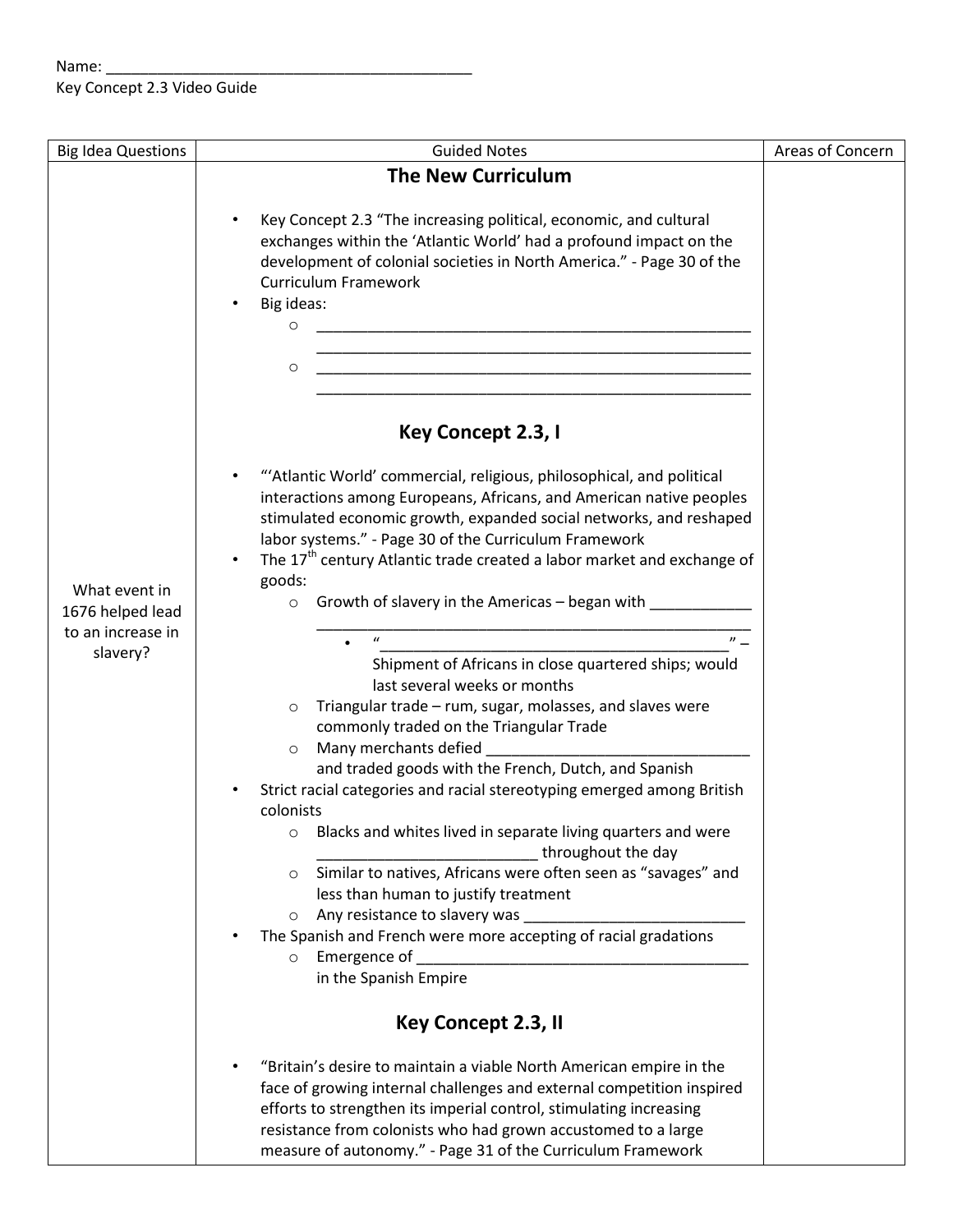|                   | Over time, regional differences in colonies gave way to similarities in:                                                                                                                                                       |  |
|-------------------|--------------------------------------------------------------------------------------------------------------------------------------------------------------------------------------------------------------------------------|--|
|                   | Laws: crimes were redefined -<br>$\circ$                                                                                                                                                                                       |  |
|                   | - could criticize government                                                                                                                                                                                                   |  |
| Where do we see   | officials if it was true                                                                                                                                                                                                       |  |
| freedom of the    | Institutions: colleges were established in different colonies -<br>$\circ$                                                                                                                                                     |  |
| press today?      |                                                                                                                                                                                                                                |  |
|                   | Governance within the context of the British imperial system:<br>$\circ$                                                                                                                                                       |  |
|                   | Prior to _______________________, colonial governments                                                                                                                                                                         |  |
|                   | acted independent of Parliament<br>Under mercantilism, the goal is for the Mother country (England) to                                                                                                                         |  |
|                   | make the contract of the contract of the contract of the contract of the contract of the contract of the contract of the contract of the contract of the contract of the contract of the contract of the contract of the contr |  |
|                   | England's goal of creating a unified imperial structure and enforcing                                                                                                                                                          |  |
|                   | strict mercantilist policies was not always successful:                                                                                                                                                                        |  |
|                   | - required colonists to export specific<br><u> 1990 - Johann Barbara, martxa</u><br>$\circ$                                                                                                                                    |  |
|                   | goods only to England or English colonies -                                                                                                                                                                                    |  |
|                   | • Led to widespread smuggling from colonial merchants                                                                                                                                                                          |  |
|                   | Dominion of New England - combined Massachusetts with the<br>$\circ$                                                                                                                                                           |  |
|                   | rest of New England, and later New Jersey and New York                                                                                                                                                                         |  |
|                   | $\bullet$<br>and                                                                                                                                                                                                               |  |
|                   | a new governor was appointed - Sir Edmund Andros                                                                                                                                                                               |  |
|                   | who was very unpopular                                                                                                                                                                                                         |  |
|                   | The Dominion was met with resistance and ended<br>$\bullet$                                                                                                                                                                    |  |
|                   | $"$ in                                                                                                                                                                                                                         |  |
|                   | England<br>For most of the early 18 <sup>th</sup> century, England followed a policy of<br>O                                                                                                                                   |  |
|                   |                                                                                                                                                                                                                                |  |
|                   | Colonies were mostly left alone to govern themselves;<br>$\bullet$                                                                                                                                                             |  |
|                   | England took a hands off approach to governing                                                                                                                                                                                 |  |
|                   | $\circ$                                                                                                                                                                                                                        |  |
|                   |                                                                                                                                                                                                                                |  |
| Why would the     | Reasons for resistance to British imperial control:                                                                                                                                                                            |  |
| colonists like    | Salutary neglect led to colonial assemblies had significant<br>$\circ$                                                                                                                                                         |  |
| salutary neglect? | power, often viewed themselves as "Parliament"                                                                                                                                                                                 |  |
|                   | led many to question governments<br>The l<br>O                                                                                                                                                                                 |  |
|                   | and desire more rights and new forms of government                                                                                                                                                                             |  |
|                   | The Great Awakening created more religious diversity and a<br>$\circ$                                                                                                                                                          |  |
|                   | Colonists often saw themselves as "Englishmen," even though<br>$\circ$                                                                                                                                                         |  |
|                   | English officials did not always agree                                                                                                                                                                                         |  |
|                   |                                                                                                                                                                                                                                |  |
|                   | <b>Test Tips</b>                                                                                                                                                                                                               |  |
|                   |                                                                                                                                                                                                                                |  |
|                   | Multiple-Choice and Short Answer Questions :                                                                                                                                                                                   |  |
|                   | O                                                                                                                                                                                                                              |  |
|                   | <u> 1980 - Jan Barbara Barbara, maska kardinal (</u>                                                                                                                                                                           |  |
|                   |                                                                                                                                                                                                                                |  |
|                   |                                                                                                                                                                                                                                |  |
|                   | <b>Essay Questions:</b>                                                                                                                                                                                                        |  |
|                   | O                                                                                                                                                                                                                              |  |
|                   |                                                                                                                                                                                                                                |  |
|                   |                                                                                                                                                                                                                                |  |
|                   | Go on to the next page to answer the big idea question!                                                                                                                                                                        |  |
|                   |                                                                                                                                                                                                                                |  |